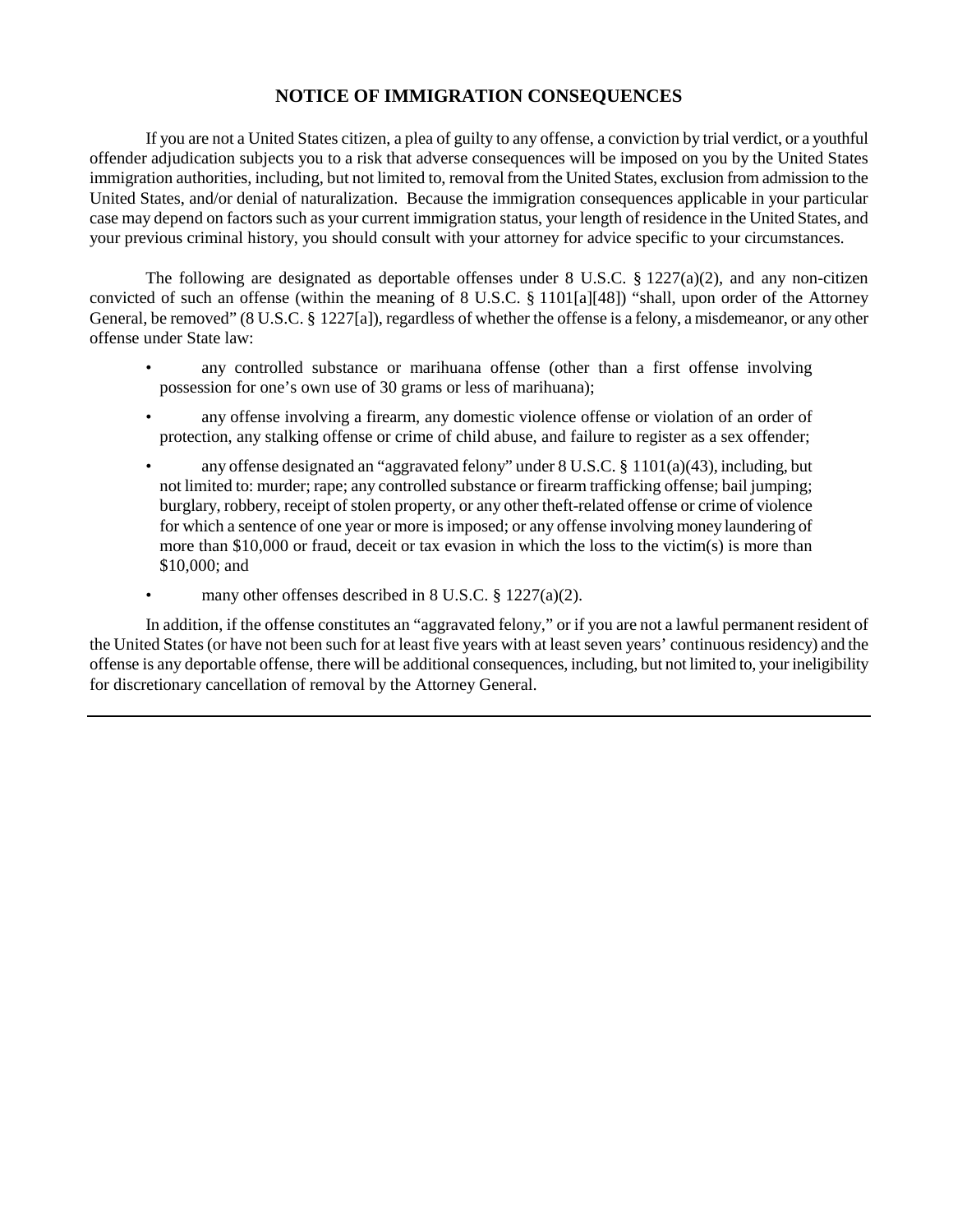## **NOTIFICACIÓN SOBRE CONSECUENCIAS INMIGRATORIAS**

Si usted no es ciudadano de los Estados Unidos, una declaración de culpabilidad por cualquier ofensa, un veredicto condenatorio mediante un juicio o una declaración como ofensor juvenil lo hará sujeto al riesgo de que las autoridades inmigratorias de los Estados Unidos le impongan consecuencias adversas, que incluyen, sin que estas se limiten a, su expulsión de Los Estados Unidos, exclusión de ser admitido a los Estados Unidos, y/o el rechazo de su solicitud para la ciudadanía o naturalización. Debido a que las consecuencias de inmigración aplicables a su caso en particular pueden depender de factores como su estado de inmigración actual, el tiempo que lleva viviendo en los Estados Unidos y sus antecedentes penales, usted debe consultar a su abogado para asesoría específica a sus circunstancias.

Las siguientes ofensas han sido clasificadas como aquellas que implican deportación de acuerdo a la ley 8 U.S.C. § 1227(a)(2), y cualquiera que no sea ciudadano y sea condenado por tal ofensa **(**como lo define la ley 8 U.S.C. § 1101[a][48]) "deberá, bajo ordenes del Procurador General, ser expulsado" de los Estados Unidos (8 U.S.C. §1227[a]), sin importar si la ofensa es un delito mayor, un delito menor, o cualquier otra ofensa según las leyes estatales:

- cualquier ofensa por sustancias reguladas o marihuana (excepto la primera ofensa relacionada con posesión de 30 gramos de marihuana o menos para uso propio);
- cualquier ofensa que incluya un arma de fuego, cualquier ofensa por violencia doméstica o violación de una orden de protección, cualquier ofensa por acechar o delito por maltrato de menores, e incumplimiento a registrarse como ofensor sexual;
- cualquier ofensa clasificada como un "delito con agravante" de acuerdo a la ley 8 U.S.C. § 1101(a)(43), incluyendo, y sin que estas se limiten a: homicidio; violación sexual; cualquier ofensa por tráfico de sustancias reguladas o de armas de fuego; huir estando bajo fianza, entrar sin autorización en propiedad ajena con la intención de cometer un crimen, robo, recepción de propiedad robada, o cualquier otra ofensa relacionada con robo o un delito de violencia por el cual se haya impuesto una condena de un año o más; o cualquier ofensa relacionada con el lavado de dinero por más de \$10,000 o un fraude, estafa o evasión de impuestos en el que las pérdidas de la(s) víctima(s) sean mayores de \$10,000; y
- muchas otras ofensas descrita en la ley 8 U.S.C. § 1227(a)(2).

Además, si la ofensa constituye un "delito con agravante", o si usted no es un residente permanente de los Estados Unidos (o no lo ha sido por un mínimo de cinco años durante una estadía continua de siete años o más) y la ofensa es una que implica deportación, habrán consecuencias adicionales que incluyen, y sin que estas se limiten a, su inelegibilidad para la cancelación de su expulsión a discreción del Procurador General.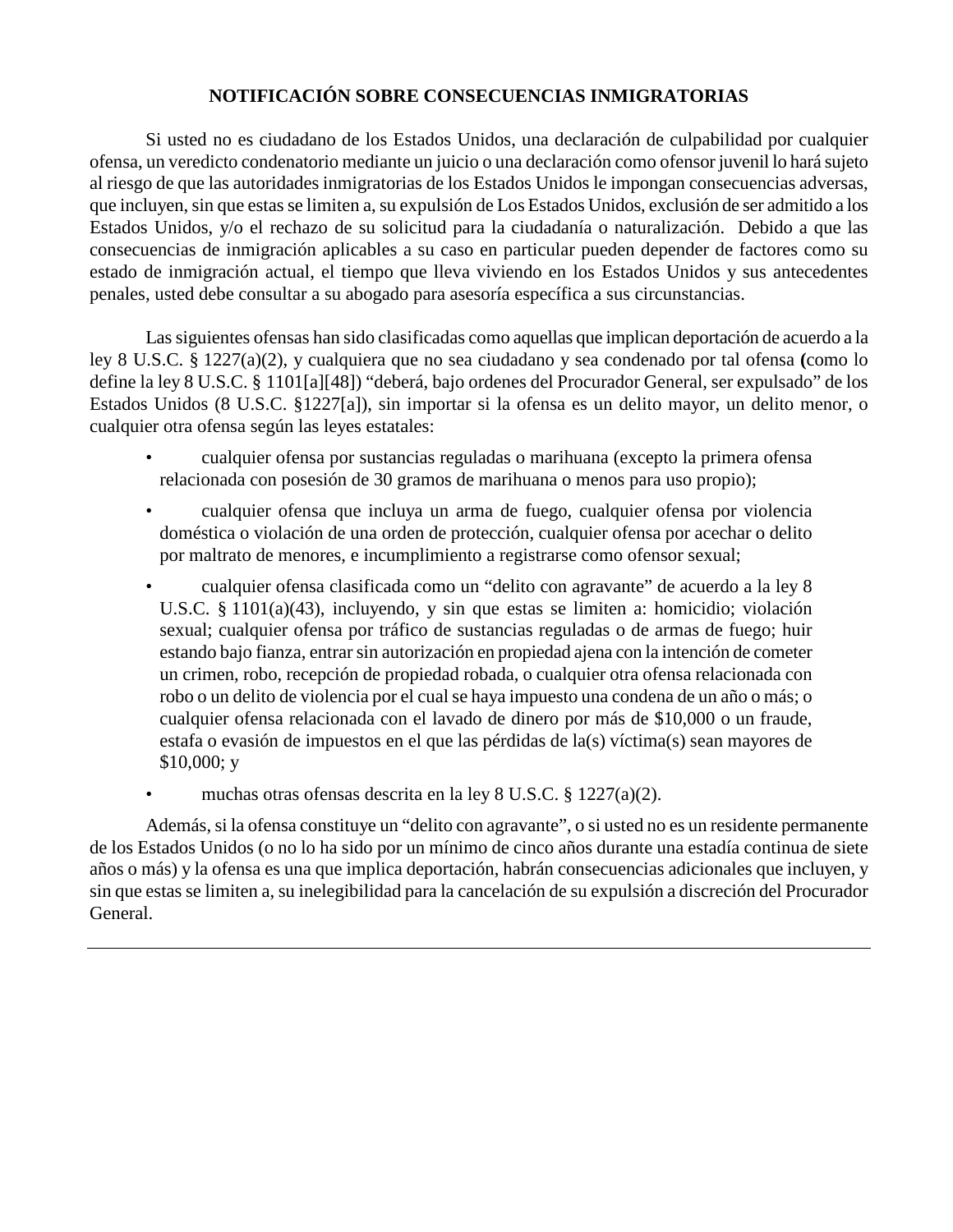## 關於犯罪對移民方面的影響的通訊

如果你不是美國公民,對任何刑事控訴認罪,被審判定罪,或被判為少年犯罪者 ,都有可能會導致移民局對你做出不良的判斷,包括但不限於遞解出境,禁止入境,和/ 或入籍不批。由於關乎你的移民方面的影響都隨著你的案件的情況和某因素而不同, 例 如你現今的身份,在美居留時間,和你的犯罪記錄,你應該請教你的移民律師。

以下是根據美國聯邦律例的 8 U.S.C. § 1227(a)(2) 被稱爲可遞解出境的罪行。任何以這些罪名被定罪的非公民人士 ( 依照美國聯邦律例 8 U.S.C. § 1101 [a][48] 的意思

),無論罪名是州制法律的重型,中型,或輕型罪行,"都將會以律師長的命令被遞解出 境" (8 U.S.C. § 1227 [a]):

- 任何受管制物質或大麻罪行(除了首次違犯持有自己服用的30克或以下分量的大 麻罪名)。
- 任何涉及槍械的罪行,任何家庭暴力或違反保護令的罪行,任何跟蹤或兒童虐待 的罪行,或性犯罪者忽略與政府登記。
- 任何依照聯邦律例8 U.S.C. § 1101 (a)(43) 被稱爲 "加重重刑罪"的罪行,包括但不限於:謀殺;強姦;任何受管制物質或槍械販 運罪行;被命令出庭而缺席;入屋犯法,搶劫,接受被竊贓物,其他涉及盜竊的 罪行, 或可被判一年及以上的判刑的暴力罪行; 或任何涉及超越 \$10,000 的錢財清洗罪行,欺詐,欺騙,或對受害人的損失超越 \$10,000 逃繳稅款; 及
- 多項其他描述於美國聯邦律例8 U.S.C. § 1227 (a)(2) 的罪行。

此外,若果該罪行構成"加重重刑罪",或若果你不是合法在美國居留的( 或在美國不斷居留至少七年,其至少五年沒有合法居留權) 而該罪行是任何一行可遞解的罪行的話,將會帶來其他的後果,包括但不限於失去律師 長酌情取消遞解令的資格。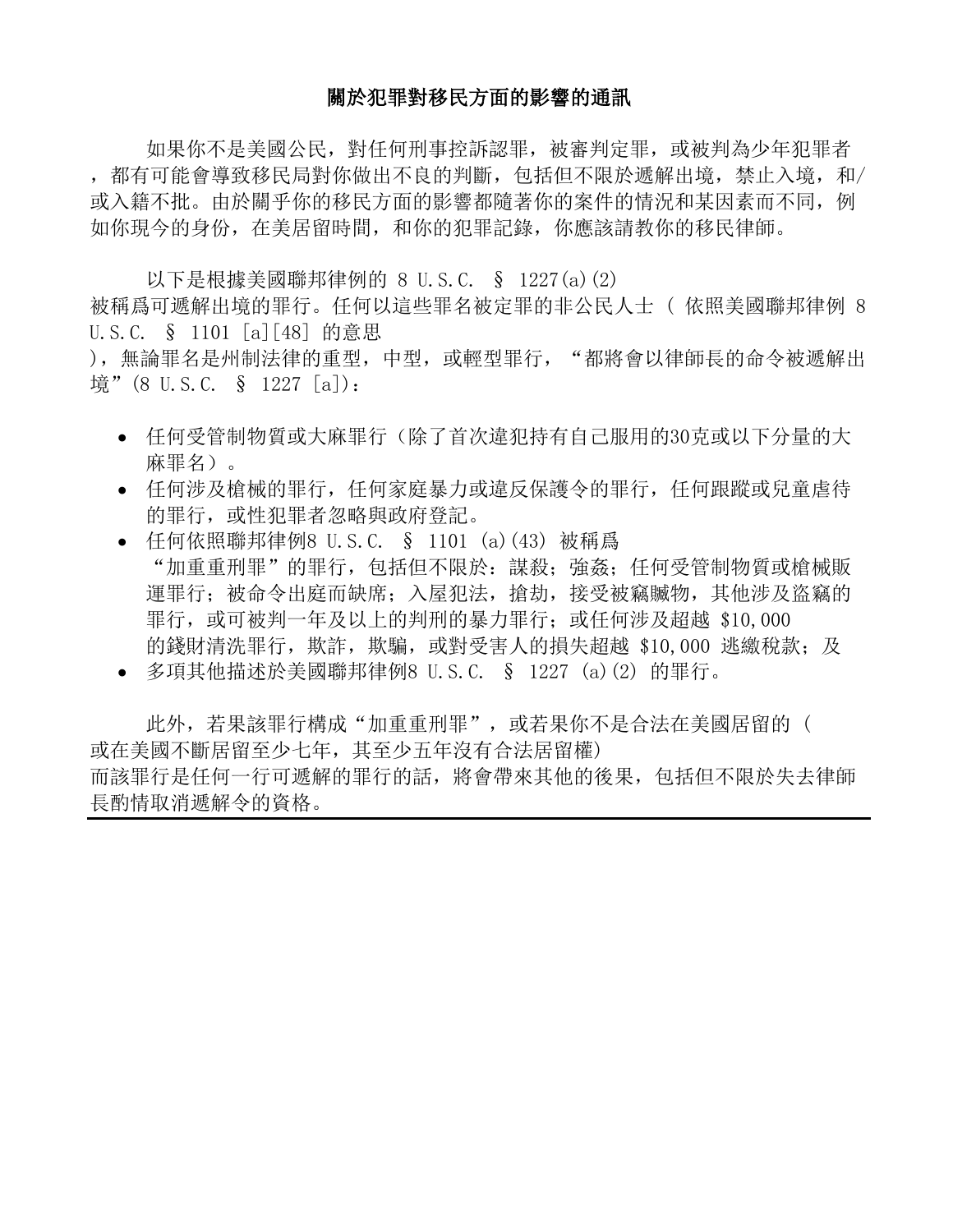SUPREME COURT OF THE STATE OF NEW YORK COUNTY OF NEW YORK

THE PEOPLE OF THE STATE OF NEW YORK -against-ANNA GRISTINA, Defendants. 

THE GRAND JURY OF THE COUNTY OF NEW YORK, by this indictment, accuses the defendants ANNA GRISTINA and of the crime of **PROMOTING PROSTITUTION IN THE THIRD DEGREE**, in violation of Penal Law §230.25(1), committed as follows:

The defendants in the County of New York, during the period from on or about July 18, 2011 to on or about July 27, 2011, knowingly advanced and profited from prostitution by managing, supervising, controlling, and owning, either alone or in association with others, a prostitution business and enterprise involving prostitution activity by two or more prostitutes.

> CYRUS R. VANCE, JR. District Attorney